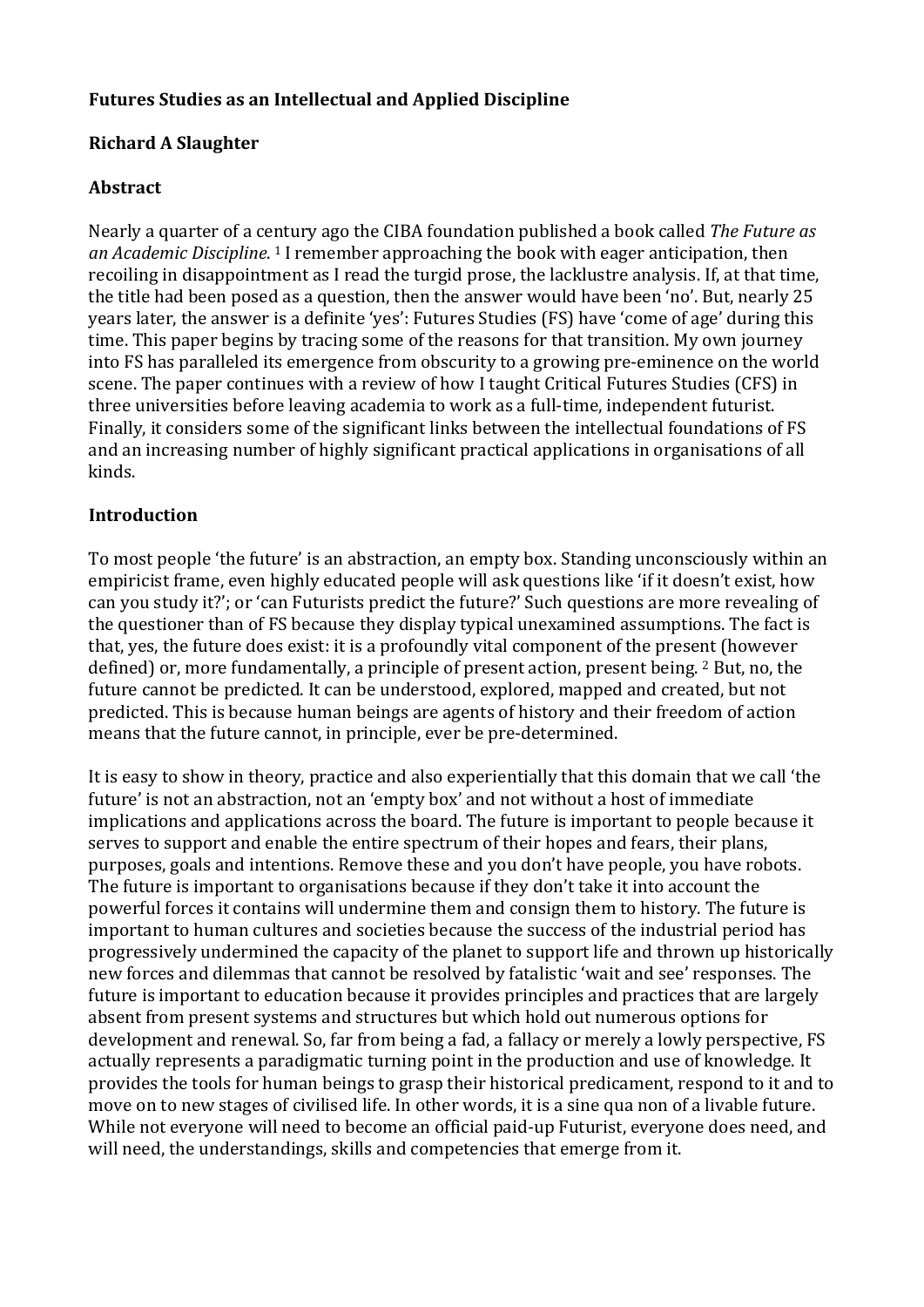Properly understood, FS provides an evolving view of the 'big picture' from a number of viewpoints and at a number of levels of analysis. In my opinion, mastering the forward view that is, creating it, sustaining it and using it effectively - is the single most critical goal that any organisation can aim for. It may come as a surprise to some, but FS is grounded in ways that make it far stronger, more useful and more durable than is vet widely realised. As such it makes perfect sense to regard it as an emerging discipline. The next quarter century will see it permeate all relevant fields and stimulate the development of a huge range of emerging futures professions.

# **Starting points**

My most early influence was reading sf. I saw very clearly that 'the future' was not an 'empty space.' Many futures were possible; however, most of those I encountered in fiction were pretty bleak. So as a teenager I found myself asking: 'why does the future look so bad?'

That question led me to search more widely. When I was training to be a teacher (1965-1968) I came across Edmund Leach's book A Runaway World.<sup>3</sup> It was the first non-fiction futuresrelated book I had ever read. It made clear that a whole laver of reality was missing from the curriculum. Soon after that I went to live and work in Bermuda. I came to see that this tiny country had simply drifted into its future - which was looking increasingly bleak. Here I wrote (and photographed) my first book: *Birds in Bermuda*.<sup>4</sup> It allowed me to explore the way that the natural features of the islands were being overwhelmed by the post-war development process. Behind the postcard tourist image was a very different story: one of materialism, commercial greed and short-term thinking. I felt that this was not a viable model.

So when I left in 1975 I entered the University of Lancaster through an 'Independent Studies' program, which allowed me to design 2/3rds of my Batchelor's degree. The result was a multi-dissertation program called *Science, Technology and the Human Future* which was completed in 1978, and for which I received First Class Honours. This gave me the chance to begin to explore the futures literature. From there I went on to do a Ph.D. which set out the foundations of critical futures study and explored some of the rich links between futures and education. During this time I found work by Lewis Mumford, Fritz Schumacher, Hazel Henderson, Robert Jungk and many, many others, illuminating. But the real turning point was the First Global Conference on the Future in Toronto in 1980. It was here that I first met some of the people whose work I had been reading, and also teachers with direct practical experience of teaching futures in schools and universities. Both gave me the confidence to continue and finish my Ph.D.

In summary, the key influences were as follows.

- Outrage at the highly negative futures portrayed in SF.
- A dawning awareness that key features of the social and global context were being overlooked by mainstream education, media, politics etc.
- The experience of living in a social laboratory Bermuda that demonstrated some of the costs of ignoring the future.
- Immersion in the futures literature, going to many events, and eventually 'joining in the conversation' with others around the world.

Since this time, critical futures study has proved to be a well of inspiration. Each year is a delight and a surprise as new insights emerge and new challenges and opportunities arise.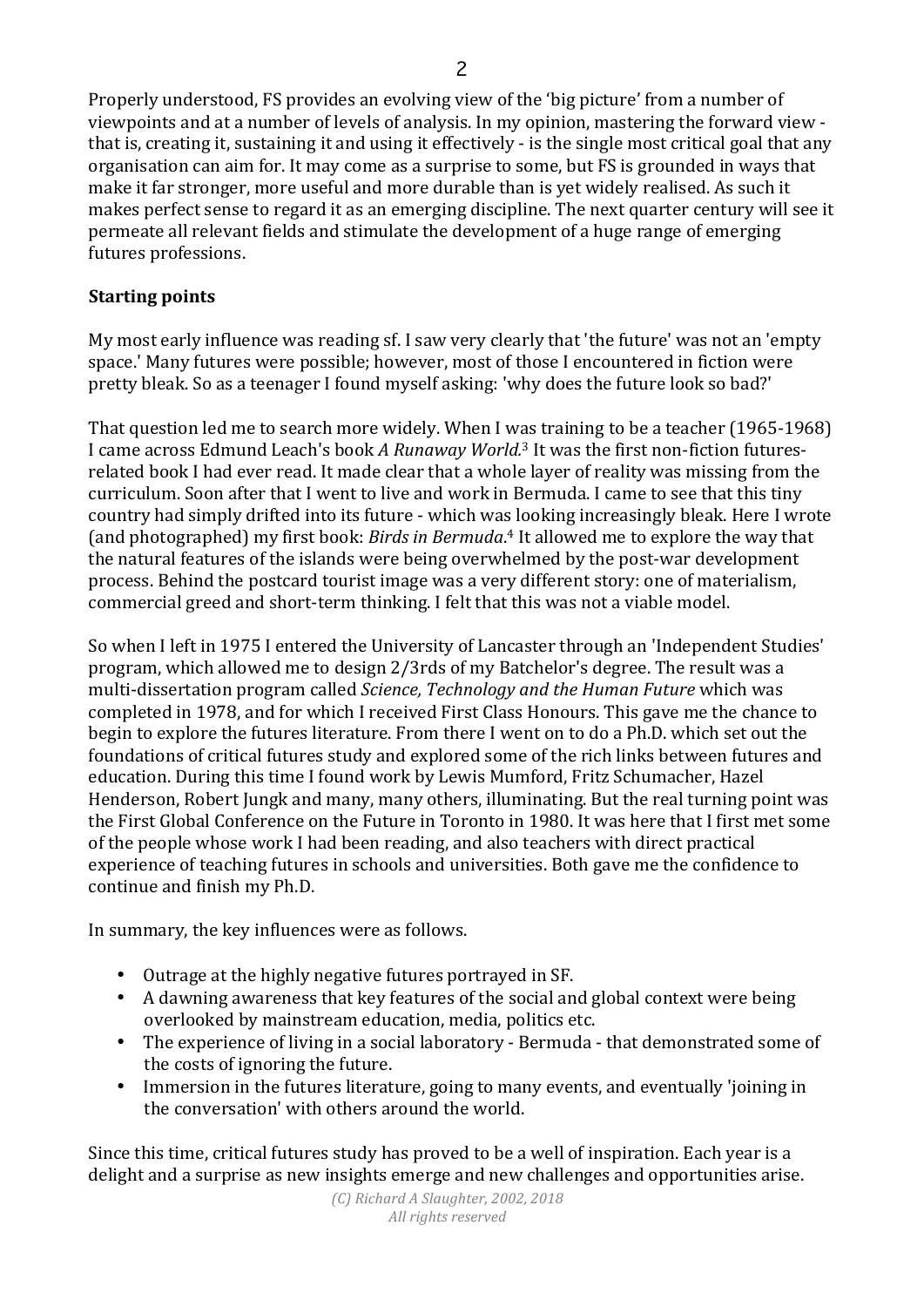### **The nature of critical futures work**

My main concern is to participate in, and help create, an advanced futures discourse. In my view it is this above all else that nourishes the raw human capacity for foresight. Beyond this, futures methods and tools, and what I call 'institutions of foresight' constitute 'layers of capability' which enable a society-wide foresight capacity. Foresight is highly relevant to education, but it is also intimately related to social learning. So I use the concepts, some methods, tools, literature and close contacts with colleagues to progressively develop my understanding of the near-future context: the 'future landscape'. The insights so gained provide many vital insights into our times, giving us new choices and a measure of what Habermas calls 'steering capacity'.

I do not see the future as an abstraction, but as a multi-faceted reality that affects human life and culture in many powerful ways. I also believe that the Western industrial worldview is profoundly defective. Hence I use a multi-levelled approach. At one level, I consider empirical trends; at another, laws, regulations and procedures in society; finally, at deeper level, I consider epistemology, meaning, paradigm commitments. I don't think we can come to grips with our reality without some kind of 'layered causal analysis.'  $5$  A clear diagnosis emerges that helps us discern a basis for a less catastrophe-prone civilisation. A foresight (or farsighted) culture, based on certain ethical and humanistic foundations would, in my view, be a huge step in the right direction. It irritates me to see the instrumentalities of science and technology constantly over-identified with the future (see below).

In summary, I work with an evolving diagnosis of systemic defects in Western culture and an evolving view of what this means for the future. My output is in the forms suggested above: lectures, seminars, papers, books etc. In order that I may teach I always attend to my own learning. With a focus on understanding, discourse, paradigms and frameworks of meaning, I have little use for quantitative methods. However, I will happily use the output of such methods (eg. forecasts). For the reasons given, a 'critical futurist' regards critique as a central methodology. The essential point is: 'probing beneath the surface' (of social reality), or 'looking more deeply'. So my focus is on understanding our historical predicament, renegotiating cultural commitments, empowering myself and others to induce this over-heated culture to change course away from the 'overshoot and collapse' mode it has been in for a long time. The essential goal of futures study as I see it is to help us make the transition from one type of culture to another, while there is still time to do so.

# **Drivers of change, points of influence**

My list of key drivers of change include: technical dynamism coupled with scientism, materialism, commercial exploitation (profit-driven organisations such as the trans-nationals, banks etc.), nationalism (the military-industrial complex), colonialism, greed, short-term thinking, ego, fear of death and defects in the Western industrial worldview - particularly short-term thinking and the hegemony of instrumental rationality. Western industrial culture certainly contains some desirable features (eg. ideals of social justice, technical skill, high material standards of living) but it is fundamentally anti-life, having lost its collective 'soul' during the industrialisation process. By this I mean it read out of its world picture key areas such as myth, ritual, connectedness, spirituality and the numinous. This diagnosis, far from being merely 'negative', helps us to locate the grounds of the global problematique in what I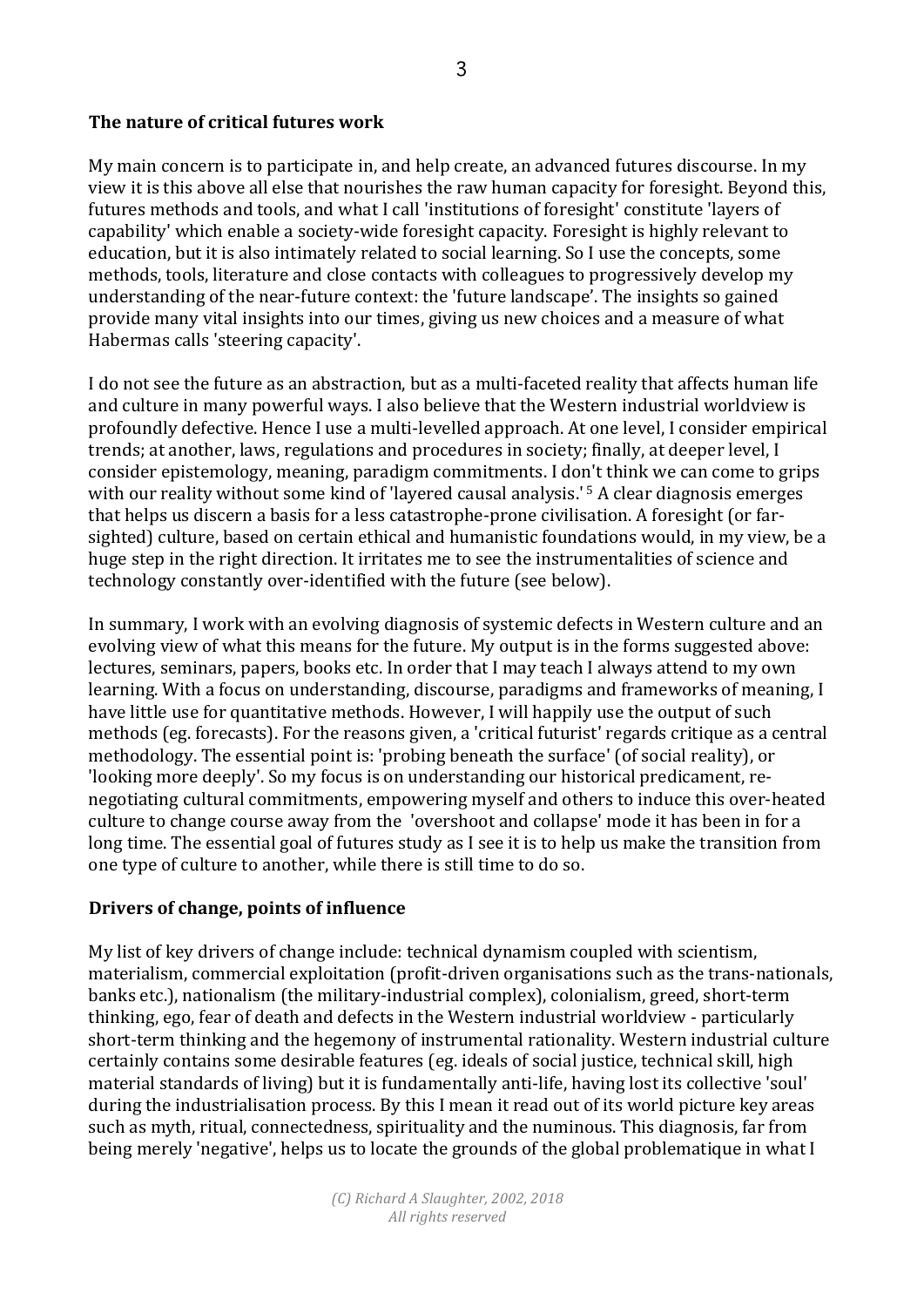call the 'metaproblem'. In brief, a defective worldview is constantly creating the social world and progressively destroying the natural one. Social movements and some NGOs have to some extent moderated the dynamic of global deterioration. But far, far more needs to be done. 

The trends I want to encourage include all those social innovations that break away from the industrial fantasy and re-connect us to each other and the earth. This means re-valuing native cultures, ending exploitation and embracing 'the other'. I also want to encourage people to feel symbolically powerful, ie., capable of re-defining their reality and actively responding to their own deeper needs, those of their children and of future generations. I therefore want to see the growth of foresight and wisdom in all the world's cultures. I want to see them implemented in every organisation and built up to the social and global levels. I also want to see morality and ethics become much more widely understood and applied. Otherwise I believe that technology or eco-catastrophe will overrun us, much as SF writers have depicted.

Unlike some of my futurist colleagues, I don't believe that aliens will visit us or that the human race is merely a transitional species that should make way for so-called 'intelligent' machines. Rather, it is a species capable of endless self-transformation, vertical (qualitative) growth and development. As a humanistic and transpersonal futurist, I will always regard science and technology as derivative and secondary. I look for a growing awareness of the different layers of being (in people and the world) and the progressive development of cultures toward shared transpersonal ends. The two writers I have found most helpful in this key area are Ken Wilber and Duane Elgin. <sup>6</sup>

# **Intellectual foundations of (Critical) Futures Studies**

The term 'critical' is often misunderstood, particularly in the USA. However, it does not simply mean 'to criticise'. Nor does it signify a negative or derivative stance. It is not threatening and should not be construed as such. Rather, it signifies a range of methods and tools through which we may look 'beneath the surface' of social reality in order to realise the full potential of futures work.<sup>7</sup> Critical futures study does recognise the *partiality* of traditions, cognitive frameworks and ways of knowing. It is therefore possible to *problematise* aspects of the existing social and economic order and to explore some of their contradictions. Why is this is a constructive enterprise?

An unproblematic status quo is one that is accepted without question; one which embodies certain quasi-transcendental goals which are to be progressively realised now and in the future. Such goals could include 'health, wealth and prosperity for all humankind.' Others might include 'racial equality', 'steady growth of GNP' and 'peaceful international relations.' These all sound highly attractive. But, given the real substantive character of ideologies, assumptions, systems of exploitation, repression and destruction now in place, they may not be realisable. Like the advertisements for women's fashions or impossibly perfect holidays they have little substance.

I take the view that regardless of its very many impressive technical achievements, late industrial culture is the most rapacious, self-centred, humanly and environmentally destructive system yet seen upon the earth. It presides over numerous wars, the repressive exploitation of many Third World populations (and their underprivileged equivalents in Western countries) and the implacable destruction of the world's life-support systems. Given this context, conventional sanguine views of the future have a flat, unconvincing and, indeed,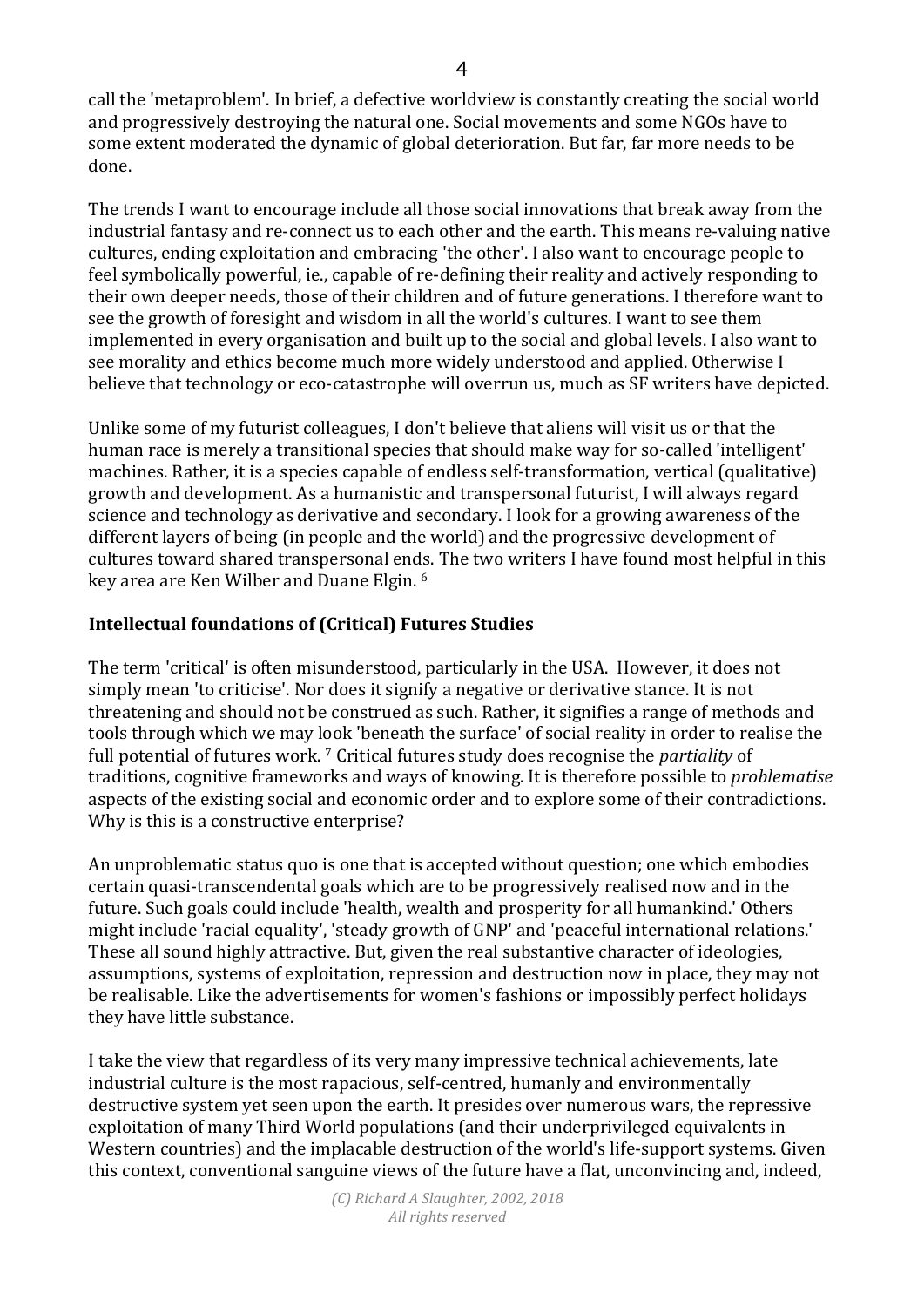blatantly spurious quality. The standard Western worldview, far from leading to universal peace and prosperity, actually leads directly toward the abyss. It holds out no possibility whatsoever of sustainable human futures. Hence, in the extraordinary conditions of the late 20th century, business-as-usual outlooks are positively dangerous. These uncomfortable facts tend to be missed by the conventional discourses of dominant social institutions that, on the whole, are locked into short-term thinking and remain preoccupied with industrial-era priorities such as those of status, power and control.

Hence there is value of looking in depth at this culture and asking some penetrating questions. This is exactly what critical futures study attempts to do. Calling the bluff of anodyne views of futures (or overly negative ones) helps us to isolate aspects of our present culture and way of life which urgently require critical attention. No one should doubt that this is a responsible and constructive task.

Let me be clear: if it were *not* possible to interrogate the received wisdom of industrialised cultures, then we would most certainly be set on an irreversible path toward global catastrophe. If we were *not* able to understand our situation and act with informed foresight to avert the worst dangers, we would be committed to social learning by the crudest of experiences. We would have to experience catastrophe in order to prevent it! This is clearly unacceptable. The price of crisis learning becomes too great in an over-stressed and endangered world.  $8$  Critical futures study therefore aligns with other critical/interpretive initiatives to explore the possibility of productive discourse about the character, assumptions and likely directions embedded within the dominant culture, as well as some lying beyond it.  $9$ Some key propositions of this approach are given below.

- Discourse is not neutral. It is grounded in particular traditions and speech communities which cannot, by definition, be 'objective'. Intersubjectivity is universal but only partly rational.
- It is helpful to adopt a reflexive posture; that is, one in which the observer does not simply observe (speak, act etc.) but is aware of the active, shaping character of these processes.
- A presumption is made in favour of what Habermas called 'the human emancipatory interest;' or, simply, the fundamental interest of all persons in freedom, selfconstitution and unconstrained conditions of life.
- It is suggested that 'progress' is no longer a term which can be used without irony. It has much less to do with tools, techniques and the external conditions of life than with (a) understanding the breakdown of the 'industrial' synthesis at the epistemological level and (b) recovering the ability to discern a basis for qualitatively different futures.
- Technologies are not regarded merely as neutral tools but as cultural processes embodying specific ideological and social interests. The most notable features of technologies are often invisible and intangible (which is why they are overlooked by empiricist approaches).
- Stories are regarded as powerful explanatory devices. They are not 'mere fiction' because they model human reality in novel and useful ways. They can therefore be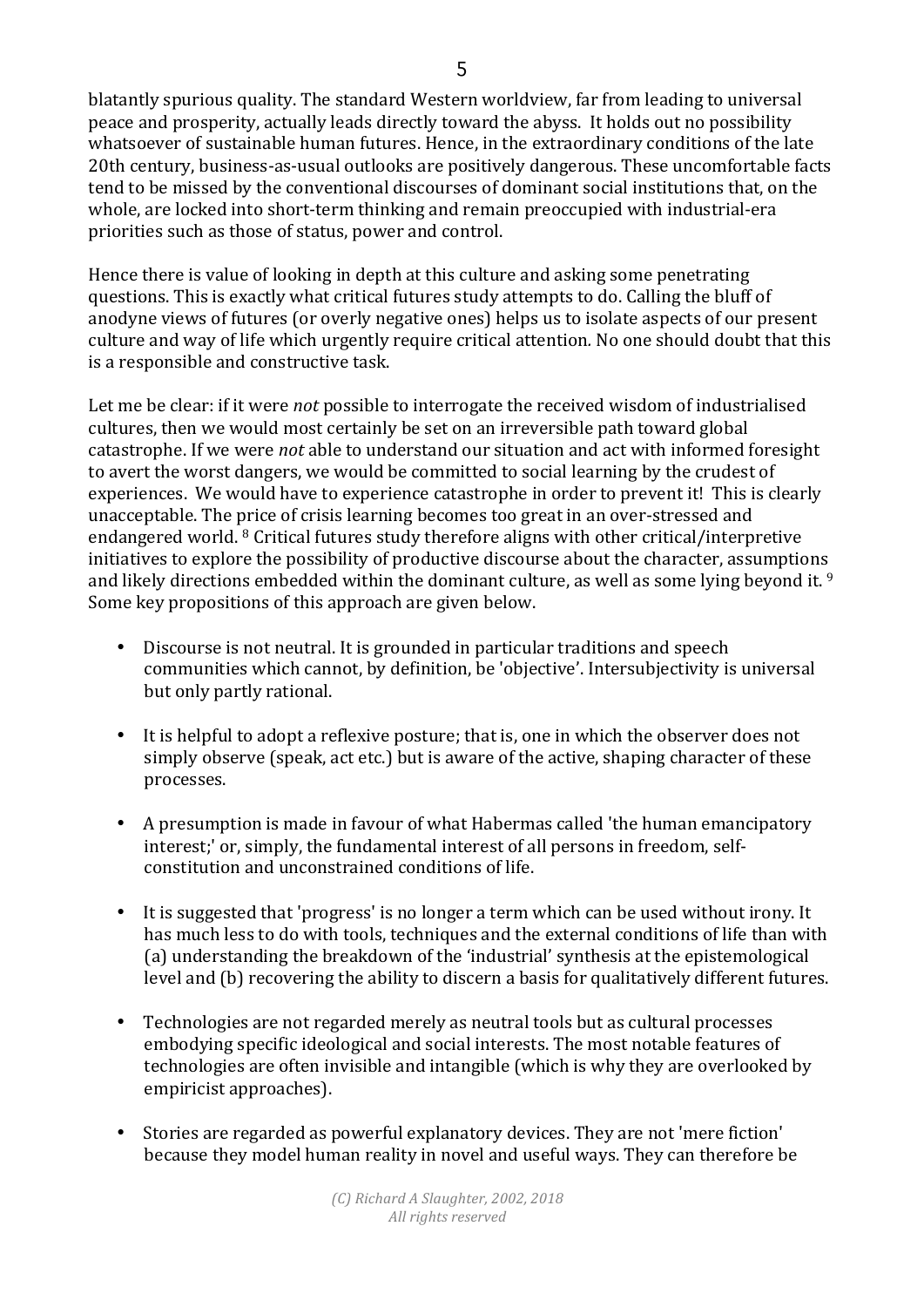used to explore some aspects of human futures in ways not accessible to reason, analysis or the techniques of futures research (such as forecasting).

• There's an explicit focus on *the negotiation of meanings* (such as work, leisure, defence, health etc.). This gives access to some of the most important shaping processes involved in social and cultural change, including those associated with cultural editing. 10

The origins of these propositions lie in a number of related fields. They include the following.

- The interpretative perspective, itself emerging from critical practice, hermeneutics, the analysis of discourse and semiotics.
- The sociology of science and technology: science as a social product, technology as cultural text.
- The critical theory of society: cognitive interests, Habermas' theory of communicative action etc. Foucault's analysis of power.
- Speculative writing: stories that comment with awareness on past, present and a wide range of futures.
- Environmental scanning and strategic planning: techniques of futures research applied in organisations.

To this account should be added a number of others. For example, a masterly paper by Jay Ogilyy called 'Futures Studies and the human sciences: the case for normative scenarios' elaborates the perspective upon which the above account is based.  $11$  He demonstrates with great skill and clarity how FS should not be 'knocking on the door' seeking academic approval, so much as be seen as the fulfilment and culmination of certain key developments across the entire humanities. A different but complementary approach is provided by Wendell Bell in his two-volume opus, *The Foundations of Futures Studies*. Here he sets out a detailed account of the origins and purposes of FS, its assumptions, methods and an epistemology based on 'critical realism'. For Bell, FS is a social science with a great deal to offer. Volume Two considers questions of values and the search for the 'good society'. Overall, it is a welcome contribution to the grounding of FS in durable theories, perspectives and practices.  $12$ 

These cultural and symbolic resources provide futures study and research with the kind of foundations necessary for any viable discipline. In turn they contribute to an advanced futures discourse and support a number of powerful metatheoretical and applied tools.

# **The Knowledge Base of Futures Studies (KBFS)**

The KBFS emerged in response to a felt need for a more widely shared account of what the field actually is and how the different parts of it reinforce each other. A special issue of the journal *Futures* in 1993 set out a provisional model and provided a number of commentaries on various aspects of FS. 13 The issue received wide support and was subsequently developed into a substantive series of books. <sup>14</sup> The first three volumes contain work by some 50 authors from around the world. The significance of the KBFS is that, first, we now have a collective statement about what the core elements of FS are. Second, and unlike earlier formulations,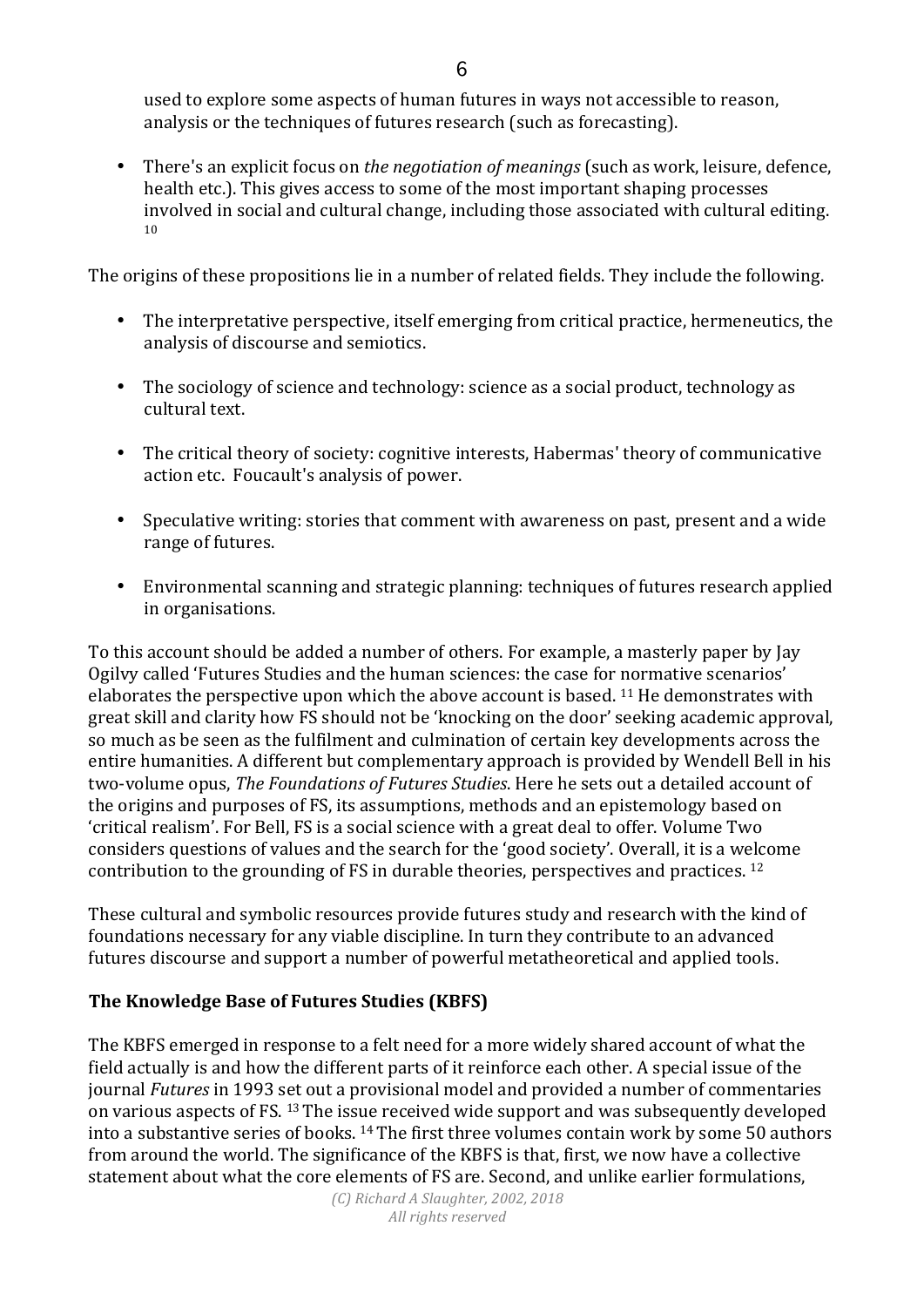this account is not merely 'Western'. Rather, it includes the work of people from many different cultures, east and west, north and south. Third, it incorporates notions of dissent and critique; the latter being seen both as a core methodology and as a part of the field's own provision for quality control.

The present model is based on the following elements. These sub-headings are those from the sub-sections of the three existing KBFS books:

Volume 1: Foundations

Part 1: Origins Part 2: Futures concepts and metaphors Part 3: The Futures literature Part 4: The foundations of Futures Studies

Volume 2: Organisations, Practices, Products

Part 1: Futures organisations Part 2: Futures methods and tools Part 3: Images and imaging processes Part 4: Social innovations and futures

Volume 3: Directions and Outlooks

Part 1: New directions in futures thinking Part 2: The outlook for the new millennium Part 3: The long view

Volumes 1 and 2 provide a systematic overview of core elements of FS - elements that enhance and reinforce each other. Volume 3 samples some of the high quality interpretative knowledge that emerges from FS. It is significant for the role of FS within the wider community that such knowledge arguably cannot be derived from any other source. However, it is essential to note that the KBFS is not 'foundational' in the sense of constituting a set of monolithic, unchanging certainties. Rather, it will develop and change over time as a result of at least four processes:

- critique the elimination of redundant aspects;
- $\bullet$  innovation the incorporation of new ideas, methodologies etc;
- new voices the emergence and participation of those from non-Western contexts; and
- synthesis new developments based on combinations of new and older elements.  $15$

Hence what is considered 'foundational' now will not be the same as that in times to come. Nevertheless, the existence of this knowledge base provides a powerful stimulus to the further development and application of FS as a discipline in many fields, not the least of which is education. Here there are a number of direct applications that include the following. The KBFS provides:

- an authoritative reference source:
- a source of methods, ideas, frameworks of enquiry;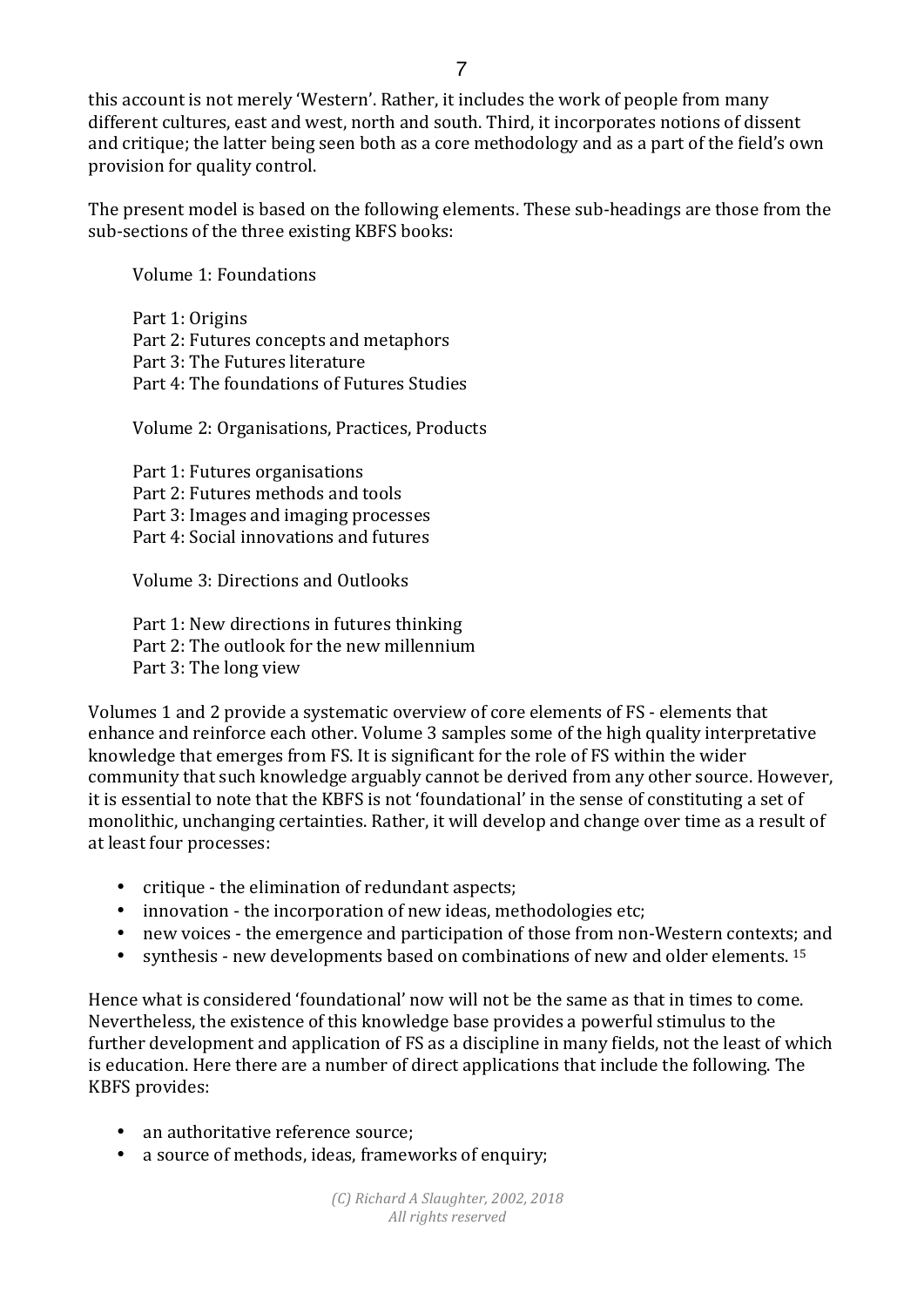- a foundation for new futures modules, units and courses; and
- a basis for in-service and professional development work.

The availability of this and the other resources mentioned above clearly signal the emergence of FS as a maturing field of enquiry and action.

### Critical Futures Study and research at the tertiary level

FS has been taught successfully in a number of universities around the world for over 25 years. But, it must be said, most universities have been abysmally slow to take up and apply this fascinating discipline. My own experience at three universities in the UK and Australia suggests that students find it a very attractive option, but that university administrations are not aware either of its academic standing or its many successful applications in, for example, business and industry. Within the educational realm I have seen a vast, but latent, demand on the part of practitioners everywhere. The demand is latent because of what I call the 'threshold problem'. That is, in order to find out what FS offers, people need to reach the threshold of the discipline and begin to explore for themselves what lies beyond it. Unfortunately, all-too-few people get the opportunity, so FS tends to remain out-of-sight, unexplored and unappreciated.

However, the failure of most established academic institutions to foster and develop FS does have real consequences because the means to do so are now flowing around them and taking other forms. They are springing into life across the internet which will soon support a range of distance offerings that will out-flank the built institutions entirely. Still, the experience gained from teaching FS in conventional universities will certainly help to inform what is attempted in other media and in other contexts. The following is derived mainly from the five years I spent at the University of Melbourne, Australia, teaching a number of FS units within an Institute of Education.<sup>16</sup>

Critical futures study can be defined as *the application of critical futures concepts, ideas, theories to futures problems.* Teaching it is first and foremost a matter of providing an induction into the conceptual and methodological aspects of a futures discourse. It is about helping students to learn the language, engage with the literature, clarify understandings and join a global conversation with peers. The outline syllabus for an introductory post-graduate course I offered on critical futures studies included elements such as: an introduction to the futures field, building blocks of the approach, case studies, analysis of the industrial worldview, cultural innovation and the recovery of meaning, imaging futures, and futures study in education.

Specific foci for critical futures study are many and varied. The courses I offered touched on themes such as the following:

- critical analysis of discourse and ideological interests;
- the critique of worldview assumptions and practices;
- the reconceptualisation of 'world problems';
- analysis of person/person, person/nature and person/machine relations;
- dealing with fears and concerns about futures; and
- the design and implementation of futures curricula.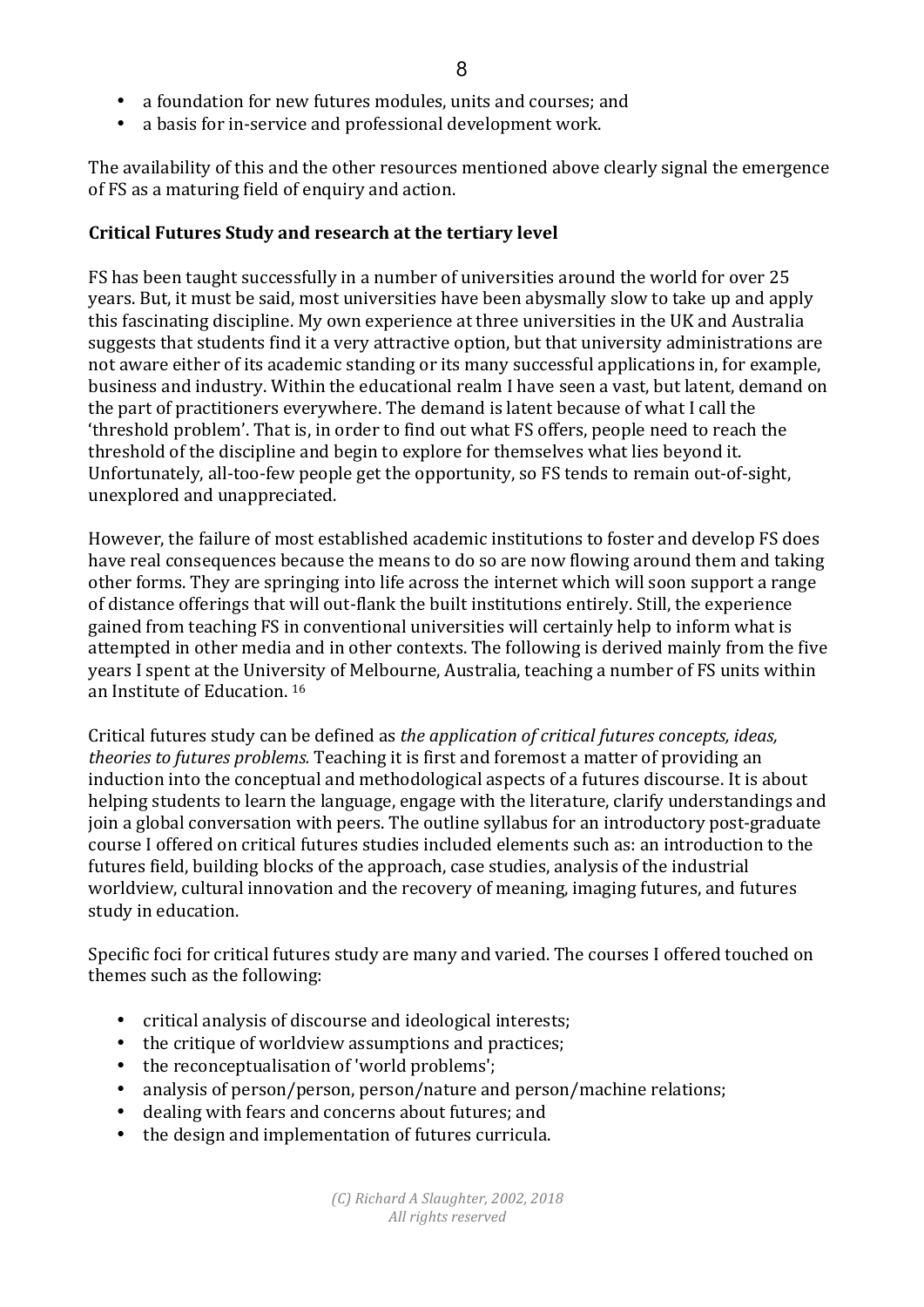From even this brief outline, Critical Futures Study is clearly seen as *a scholarly and applied activity*. In my view it is not social science (which I take to be past and present oriented) and it certainly does not search for laws (which are inapplicable in the futures domain). As noted, it is certainly not concerned with prediction, nor even forecasting (though it may use, or refer to, forecasts, trends and the like). It has nothing to do with the so-called 'futures market', and nothing whatsoever to do with crystal balls and the latest commentaries on Nostradamus. Such activities belong to vastly different traditions of enquiry.

Rather, CFS seeks to provide a critical purchase on our historical predicament. It attempts to develop and refine tools of understanding that, on the one hand, reveal processes of cultural formation, cultural editing and, on the other, reveal options for intervention and choice. It seems to me that when this work is successful it has a number of outcomes: a new (or renewed) ability to diagnose 'where we are' historically, to clarify what is at stake, to reconceptualise the 'global problematique' and to re-direct human effort through selfconstitution and cultural innovation. In educational contexts these outcomes mean that the most significant defects in existing systems can be overcome: teaching and learning can be reconnected to 'the big picture', the wider world, the actual social and personal prospects with which the young are faced.

In this view, CFS is not social science, though again, it may use some of the tools of the latter. It is not 'owned' by a professional elite, though it is certainly aided by practitioners and futures organisations. It is, both a cultural formation (because it incorporates some elements of the futures-related social innovation movements) and an academic discipline. However, the academic 'backbone' is essential: if FS could not satisfy the very necessary criteria of substance and quality that apply at the highest levels of enquiry we could not expect it to be taken seriously elsewhere. Hence, CFS flourishes where it has access to the skills and other resources (such as libraries, researchers and communications systems) that constitute the normal infrastructure of scholarship. As a relative newcomer which questions existing paradigms and historically validated knowledge formations, it also requires political and organisational skills within organisations. In addition, a range of humanistic competencies are expressed in futures workshops and other facilitative milieux where people are actively engaged in futures visioning, design and implementation.  $16$ 

In summary, critical futures study combines rational intelligence with intuitive and visionary abilities to provide a forward-looking context in which some of the 'big questions' can be posed and answered. 'Where are we going? How do we get there? What problems need to be solved? And why take this path rather than another?' Such questions tend to be obscured in most fields of enquiry, but they are central to FS and vital to the well being of society. They go well beyond the questions asked in related fields such as history, environmental studies, cultural studies and sociology. So, more than anything, the emergence of FS can be seen as a widely felt response to the deepest human and cultural needs of our time.

Critical futures research emerges from the above. A working definition would perhaps see it as the attempt to generate new knowledge about the constitution of human futures. Obviously, such knowledge cannot be limited to particular domains. It will routinely cross existing disciplinary boundaries and often challenge settled norms and procedures. Like critical futures studies, this approach to research differs from futures research per se in that it is not primarily concerned with using and applying the standard methodologies (such as scenarios, matrices, Delphi and the like). Rather, these are utilised sparingly and more commonly seen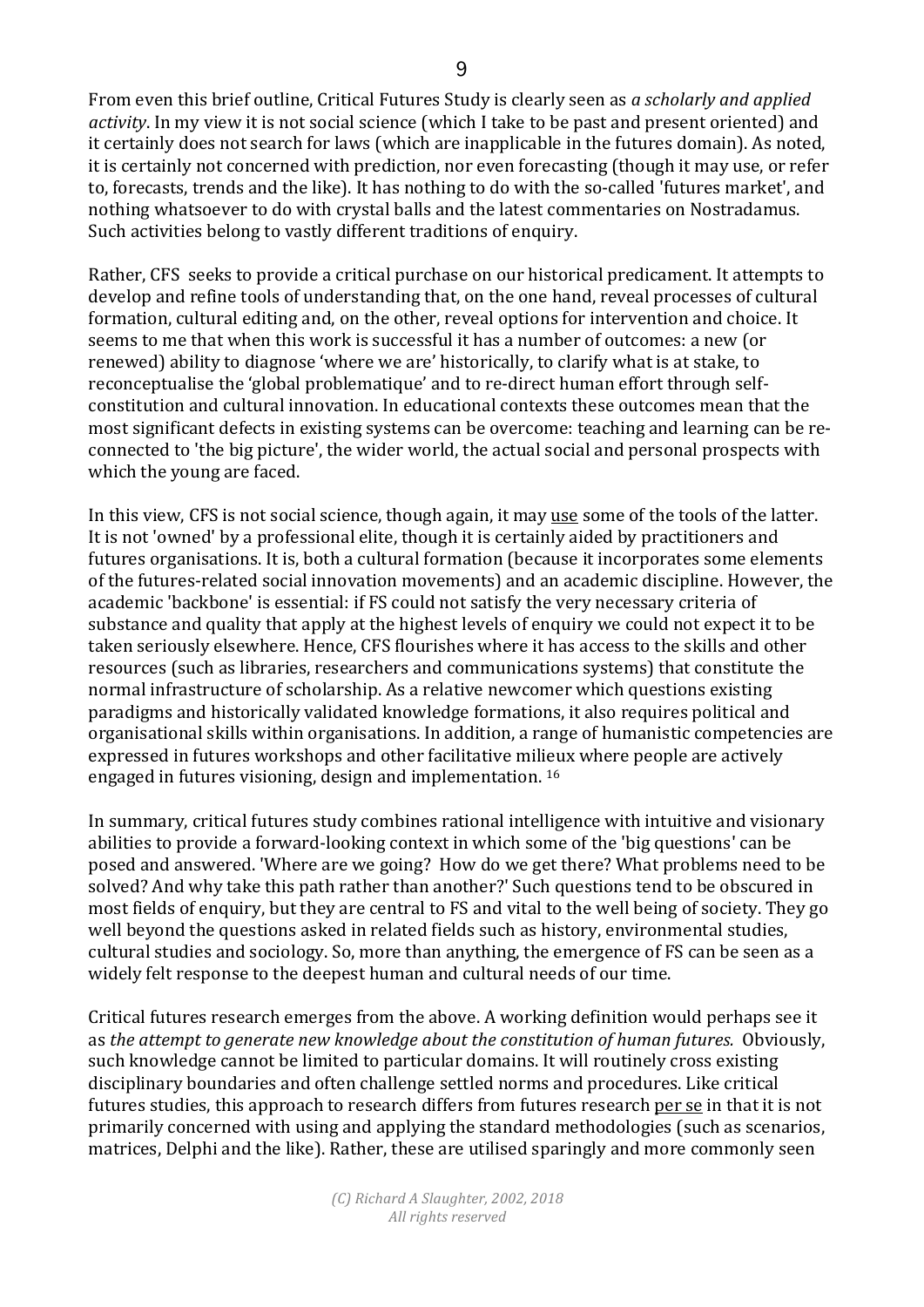as part of the subject matter. Critical futures research has a number of characteristic foci that include the following:

- research into the social construction of temporality;
- the formation, negotiation and significance of images of futures;
- the clarification of social learning processes and the application of social inventions;
- the evolution of post-modern outlooks and worldviews:
- the re-formulation and re-presentation of knowledge for global and futures-oriented uses;
- the development of an ethical basis for acknowledging responsibilities to future generations; and
- the study and implementation of foresight.

While, as noted, critical futures studies and research cannot be completely separated, it can be seen that the latter assumes a mastery of the former and is applied to more extended and demanding areas. For example, while critical futures studies may merely survey and/or critique young peoples' fears about futures, critical futures research moves on to consider *the grounds of systemic solutions within a renewed worldview and culture.* These are demanding areas and they require a high level of intellectual and applied capacity. So it is as well that the methodologies involved in critical futures research are thoroughly grounded in the critical/hermeneutic skills and metatheoretical perspectives outlined above.  $^{18}$  They include the study of different types of futures discourses, of paradigm phenomena, of foresight contexts and the conscious design of post-modern worldviews.  $19$ 

# **From theory to implementation**

If the claim made above that FS is not just a minor theoretical development but a broadspectrum and paradigmatic one, then it will be applied in ubiquitous ways. Two examples of this are environmental scanning and strategic foresight. Both illuminate some of the powerful links between academic enquiry and practical applications in other contexts such as business and consulting.

1. Environmental scanning

The global environment is constantly emitting an infinite number of 'signals' about many, many processes. No individual, no organisation, can pay attention to more than a tiny fraction of them. In addition, the early signals of potentially influential phenomena are usually small, indistinct and hard to separate from the background 'noise'. Yet the earlier they can be detected, the longer is the lead-time available to respond. So the central task of environmental scanning (ES) is to reconcile sensitivity to new and significant information with careful, systematic selection criteria. Given the turbulence of the early 21st century environment, the dysfunctions embedded in social, economic and some technical systems, and the rapid pace of change, ES promises to be one of the most widespread industries of the near future. It is quintessentially an information-, and knowledge-based activity. It will become ubiquitously necessary as organisations at all levels struggle to 'find their feet' amidst the turbulence and create viable strategies for moving forward.

There is a human and a technical aspect to ES. The human side is primary because the skills involved demand high-order cognitive skills. This is where futures work based on humanistic, critical and cultural sources comes into its own. From this perspective it is understood that all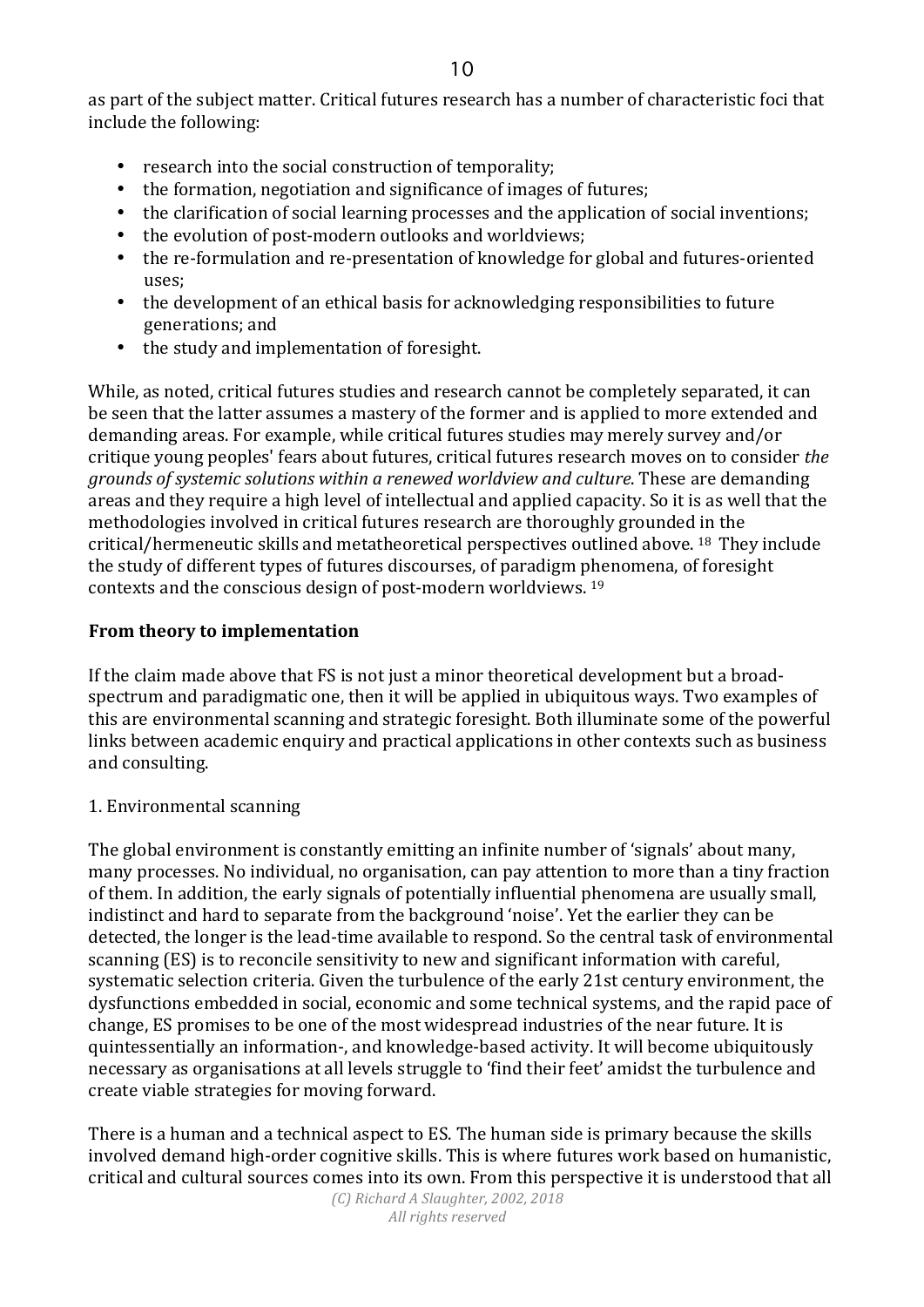cultures contain non-rational elements, that values, institutions and traditions are sociallyconstructed, and that language and meaning are far more subtle and open-ended than earlier scientific and empiricist views allowed. So to carry out ES well requires an in-depth immersion in cultural understanding and the humanities. In this view, *the most productive insights about the emerging future are less available through standard methodologies such as trend analysis and forecasting than from immersion in a high-quality futures discourse and the subsequent development of reflexivity, judgement and discrimination*.

That said, the technical side of ES is also important. One of the earliest tasks for an organisation setting up an ES system is to create its own particular 'scanning frame'. This is a device for paring away 99.99% of reality in order to focus on the signals, the processes that have a direct bearing on the present and future functioning of the organisation. The scanning frame acts as a dynamic filter to screen out unwanted material. But, in so doing, it may also miss new and significant information. Hence the frame must be constantly re-assessed and revised to take account of the new, the novel, the 'lone signal' that may herald entirely novel phenomena. Entire books have been written on 'how to set up an ES system' within an organisation. <sup>20</sup> They contain all the basic knowledge needed: the key purposes, the operational requirements, the information systems needed and the uses to which the products of ES may be put by decision-makers. These technical and organisational issues must be resolved on a case-by-case basis. There is no one 'right' way to set up an effective ES system.

Overall, it seems to me that high-quality environmental scanning will necessarily become a core competence within a wide range of organisations. The informal, CEO-led, ES of the past that depended solely on a personal, idiosyncratic, reading of the external environment is now as useful as a paper hat in a hurricane. The torrent of change we are all immersed in will certainly overturn many industrial era assumptions and the organisations based upon them. We can already see this happening with schools, government departments and many, many businesses. In each case the imperatives operating within organisations are increasingly 'out of sync' with those of the wider world. So, like the human capacity for foresight in general, ES is a necessary innovation that serves to protect from anticipated dangers and also alert us to whole new areas of opportunity.

# 2. Strategic foresight

Strategic foresight (SF) is the ability to create and maintain a high-quality, coherent and functional forward view and to use the insights arising in organisationally useful ways; for example: to detect adverse conditions, guide policy, shape strategy; to explore new markets, products and services. It represents a fusion of futures methods with those of strategic management. As indicated above, most organisations operate primarily on the basis of priorities and principles laid down in the past, within a taken-for-granted worldview. They modify their underlying past-orientation with inputs from the current environment such as market information, economic signals and government regulations. But few attempt to bring these factors from the past and present into a coherent relationship with the forward view.

Strategic foresight is needed for a number of reasons. At the broadest, or 'macro' level, SF provides a number of ways of coming to grips with what I term the 'civilisational challenge'. That is, the exhaustion of aspects of the Western worldview and the industrial ideology that went with it. Though essentially superseded, this ideology remains strong. It includes such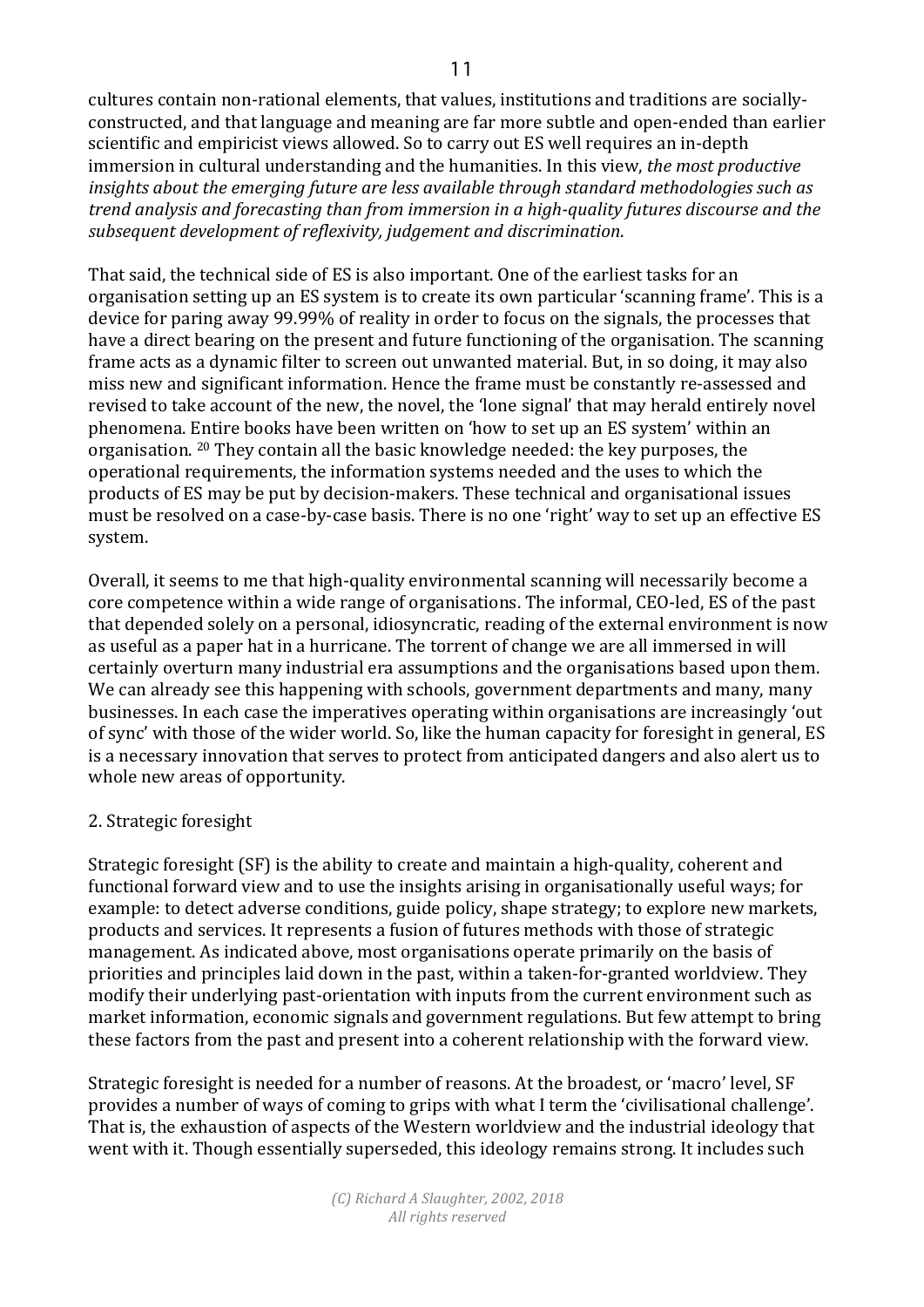elements such as: the denial of limits, the single-minded pursuit of material (economic) growth, the commodification of human needs, the reduction of natural entities to the status of mere 'resources', exploitative trade practices and future-discounting. Such elements have contributed to what has been termed the industrial 'flatland' which, in essence, is an overly empirical, hence 'thin' and eventually self-defeating, view of the world. <sup>21</sup> My own reading of the forward view suggests that the continuation of 'flatland' leads inexorably to a world that no sane person would want to live in, much less pass on to their children. It is a world that is impoverished, mined-out, polluted, stripped of (non-human) life and overwhelmed by increasingly powerful technologies.  $22$  Strategic foresight provides a way out of this cultural trap. It does so by helping organisations to grasp some of the major 'big picture' concerns about human purposes, cultural evolution and sustainability. Since the wider implications of such concerns lie 'in the future', they have been glossed over by mainstream economists and de-focused by conventional empiricist, short-term, bottom-line thinking. But SF brings them directly into the decision-making arena.

Second, strategic foresight must be of direct use to organisational policy and practice on a day-to-day basis. While organisations will have to face the long-term issues eventually, their immediate priority must be to remain viable in the short-, and medium-term, present. Here, SF brings into play a new range of factors and possibilities. As noted, environmental scanning can alert an organisation to 'signals' in its operating environment that herald challenges to its business, new opportunities and the identification of new products and services. Again, the careful use of scenario-building techniques can provide a range of high quality insights into the near-future environment. Armed with this 'foreknowledge' a variety of strategies can be explored under different assumptions and conditions. As a result, the organisation is not only alert to 'signals of change', it can grasp opportunities to develop a range of possible responses. Hence, reaction time is reduced. Decisions can be made in a broader context and with greater confidence because the near-term future ceases to be an abstraction. It becomes a highly significant part of the immediate operating environment.

Third, an extension of this argument is that strategic foresight can be developed to the point where it opens out what Hamil and Prahalad call 'future competitive space'. <sup>23</sup> This means that organisations do not have to wait for the promptings of competitors or the mythical call of 'market demand'. Instead they can decide what they want to do and then put in place the means to achieve it. This sounds unexceptional until it is realised that the forward view contains many novel and unconventional possibilities. It is only by giving that view due attention that the latter can be understood or recognised. Here are insights into new industries, new ways of solving old problems, new sources of impact-free wealth-creation, the grounds of new business and civil cultures. Clearly, the forward view is a significant resource that can contribute to management and strategy in a number of ways.

To sum up: the underlying rationale for strategic foresight is that the world is changing rapidly. The forward view tells us that there are a number of very real dangers to avoid and an equally impressive number of opportunities to be taken up and developed. This pattern of dangers and opportunities is highly relevant to everything that an organisation attempts to do - even in the short-term present. Organisations that attempt to move into this turbulent, challenging, future without SF will find themselves overwhelmed by forces that were indeed visible for some time, but which were overlooked. On the other hand, while no futures method can imitate history and foresee all eventualities, organisations that routinely employ SF will find that they are better equipped to negotiate the turbulent conditions ahead. They will prosper and develop because they have understood the structure of the near-future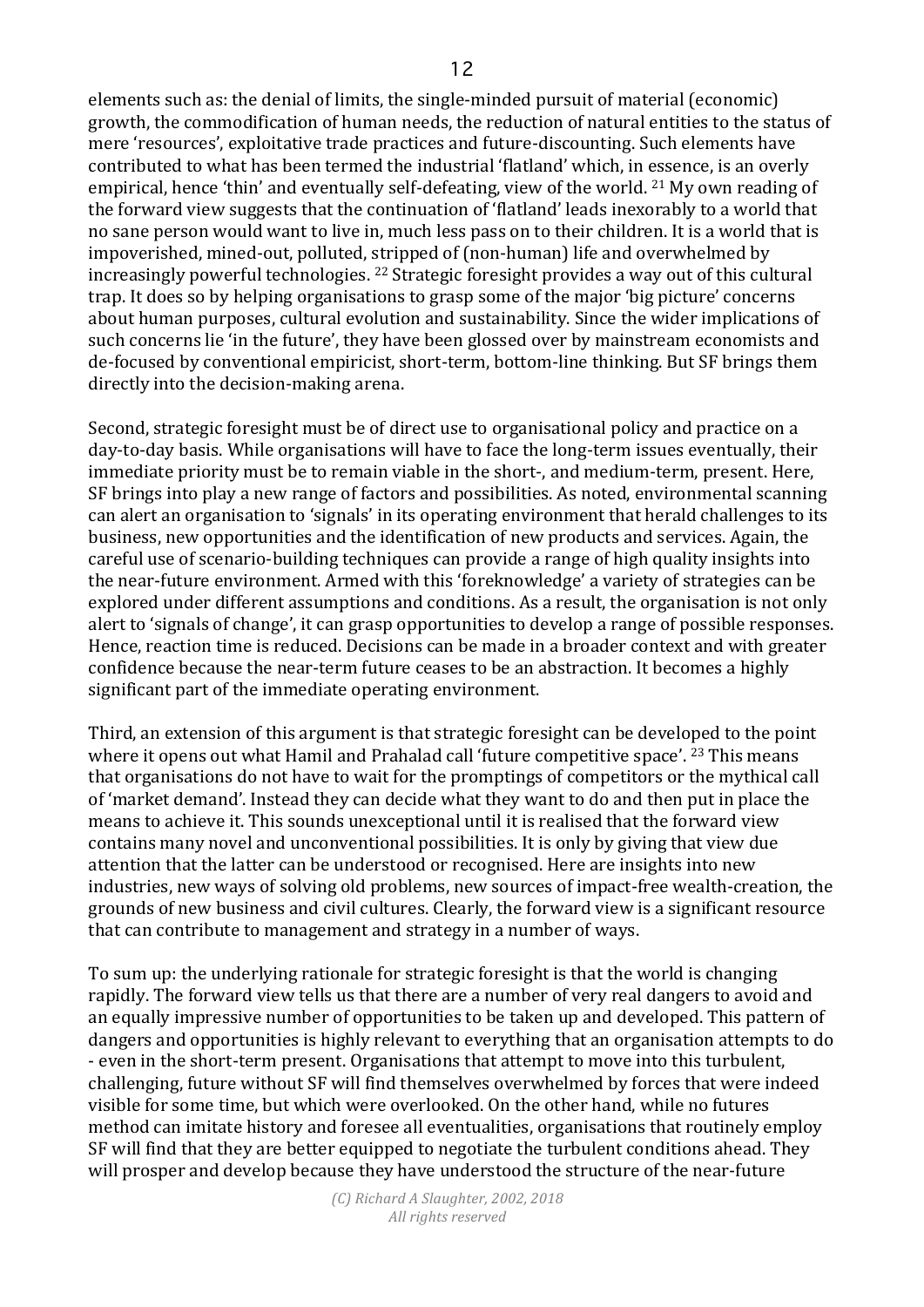context. In essence, a well-crafted forward view reduces uncertainty and reveals the grounds of otherwise-unavailable strategic options.

In both of the cases I have discussed we are clearly not just dealing with technical issues. Rather, *these examples are representative of the wide range of emerging futures-oriented knowledge professions that require the development of high level human cognitive capacity,* ethical judgement, discrimination, insight and in-depth understanding of complex issues and *systems*. 

The development of these high-level human abilities constitutes a new disciplinary platform and opportunity for futures practitioners who are themselves willing to put in the time and effort to master new forms of theory, discourse and practice. In other words, the skills of Critical Futures Studies have ceased to be esoteric and have finally become practical. As such they will be increasingly used not just in schools and universities but also in government departments, businesses and, indeed, all organisations that wish to weather the turbulence that so clearly lies ahead.  $24$ 

### **Conclusion**

This paper has argued that Futures Studies in general, and Critical Futures Studies in particular, have come of age. That is, FS can now be regarded as a viable discipline with multiple uses and applications. I also suggested that critical futures work taps deeper sources than the still-dominant empiricist American tradition and, in so doing, provides access to a range of powerful new tools and options. If this is correct then we will witness the further emergence of FS onto the world stage in both practical and applied ways. This would clearly enhance the prospects for humankind to weather the storms ahead and move on to a truly post-post-industrial civilisation.

#### **References**

1. CIBA Foundation, *The Future As An Academic Discipline*, 1975.

2. R. Slaughter, Long-term thinking and the politics of reconceptualisation, *Futures* 28, 1,1996 pp 75-86.

3. E. Leach, A Runaway World, London, BBC Pubs., 1968.

4. R. Slaughter, *Birds in Bermuda*, Bermuda Bookstores, Hamilton, Bermuda, 1975.

5. For an early expression of 'layered analysis' see R. Slaughter, Looking for the real 'Megatrends' in Futures 25, 8, 1993 pp 827-849. For a later development of this idea as a methodology, see S. Inayatullah, Methods and Epistemologies in Futures Studies, in R. Slaughter (ed) The Knowledge Base of Futures Studies, Vol 1: Foundations, Futures Study Centre, Melbourne, 1996, pp 186-203, esp. pp 198-199.

6. See Ken Wilber, Up From Eden, London, RKP, 1981 and Duane Elgin, *Awakening Earth*, New York, William Morrow, 1993.

7. R. Slaughter, Probing Beneath the Surface: Review of a decade's futures work, *Futures* 22, 5, 447-465, 1989.

8. L. Milbrath *Envisioning a Sustainable Society*, New York, SUNY Press, 1989.

9. J. Macy *World as Lover, World as Self, Berkeley, California, Parallax Press, 1991.* 

10. Many of the concepts in this paper are explored in R. Slaughter, *Futures Concepts and* Powerful Ideas, Futures Study Centre, Melbourne, 1996. Also see, R. Slaughter, *Futures Tools* and Techniques, Futures Study Centre, Melbourne, 1995.